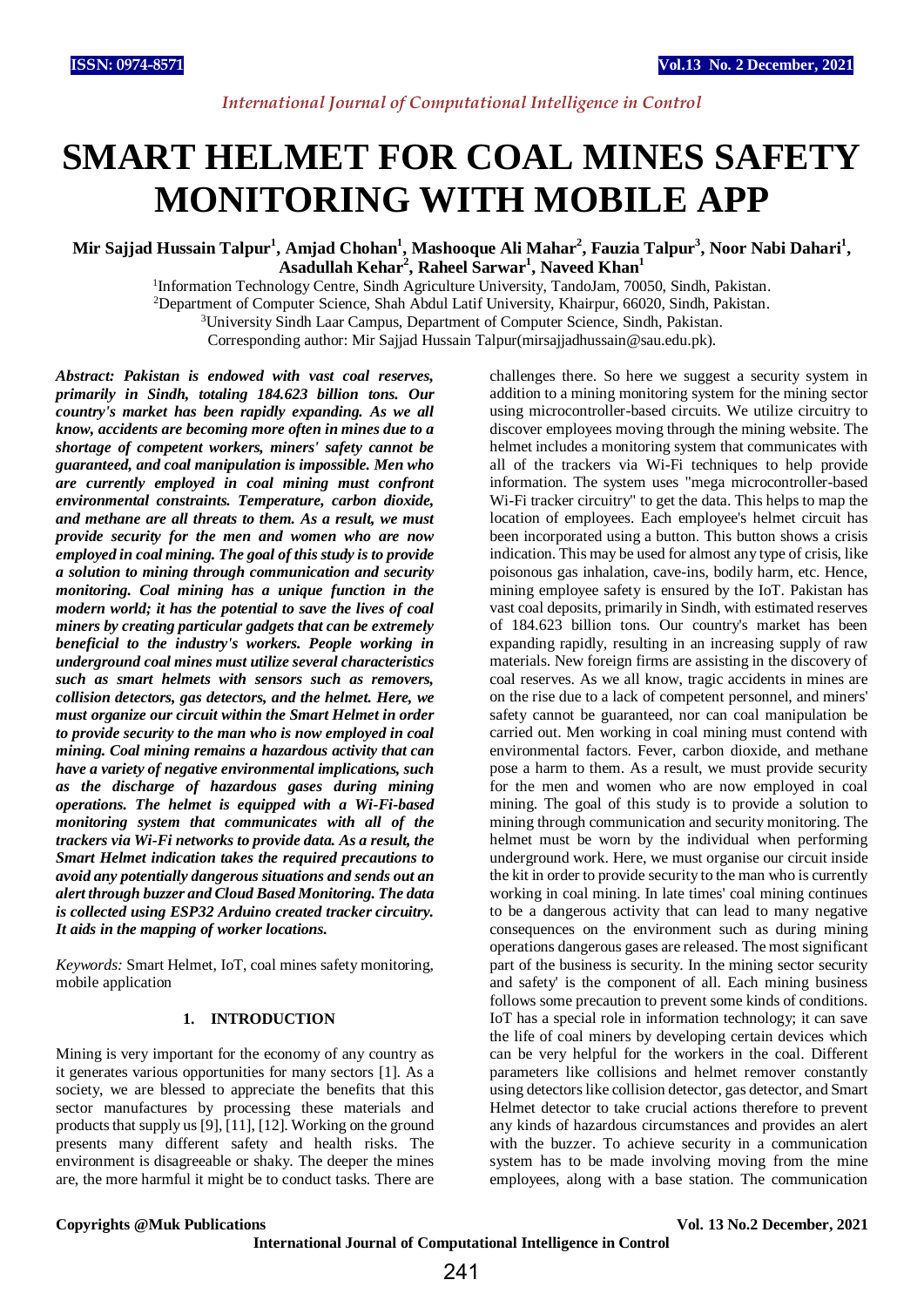system technology' system that is wired will probably be not so helpful. Underneath the mines because of the situation, upkeep cost, in addition to the setup cost, is high for communication systems. For the wireless data transmission that is effective, within this work a Wi-Fi transmitter and receiver. Wireless that is cheap based mine supervising system. The helmet is incorporated using a Wi-Fi based monitoring system, which is communicating with all the tracker Wi-Fi systems help supply information [2]. The system uses ESP32 Arduino established tracker circuitry to get the data. The Helps map workers' location. Additionally, each employee's helmet circuit has been incorporated using a panic/emergency button. This button shows a crisis indication. This may be used for almost any type of crisis, like poisonous gas inhalation, cave-ins, bodily harm, etc. Hence, mining employee safety is ensured by the IoT.

#### **2. RELATED WORK**

Abid et al. [3] and Mustafa Abro et al. They introduced an IoT-based jacket that can be worn. It is made for the safety of people or labour who work in coal mines and are regularly exposed to risks. This prototype is made in a way that senses many things, such as the occurrence of dangerous gases, the heartbeat of a worker in coal, underground environmental conditions, and pinpoints the location of the miner through GPS. These parameters will probably be transmitted via a Wi-Fi protected channel to a dynamic internet protocol. [4] Formalized paraphrase This group of students developed a device that pinpoints the exact location of the coal miner. The exact location of the person is obtained, which will save the precious life of any worker during any calamity. This system uses RFID for tracking and locating. As soon as an incident is reported, the pinpoint location will help them in the rescue. D. Kock et al. [5] formed automation which serves coal miners in a very productive way. It was developed for the miners of South Africa. They conjointly researched the (CID) coal port detection. To do so, they employed two popular methods, like natural gamma radiation vibration and analysis. Gaidhane et al. [6] suggested a system of safety for workers in mines, and it is based on Zig Bee technology. It also monitors gas levels, which are dangerous because most of the deaths that occur in mines are due to the deposition of hazardous gases in mines. As soon as the value crosses the threshold, the alarm is routed through ZigBee by blowing the alarm and lighting up different LEDs. Cheng Qiang et al. [7] suggested a wireless communication system for coal miners that works on the IoT; it senses humidity,  $CH<sub>4</sub>$  (Methane), and temperature levels for coal miners. The man who's tracking in the floor channel alarms the miner via voice communication regarding the incident that happened.

Guo Feng and Yongping Wu et al. These researchers developed a device that is very useful for risk mitigation in areas where there is mineral exploration activity, such as coal, gold, etc. This system is best for finding the exact location of the coal worker. With this device, tracking is easy, and any help in an emergency can be delivered very quickly. The primary drawback of the system is that Bluetooth is a shortspace wireless technology, and the usage of cabling is tough.

Al-Suwaidi & Zemerl (2009) [8]. They have suggested a system that has a remedy for various issues with the help of GPS. This application will search for a pinpoint location, and any missing coal worker can be traced easily with the help of GPS. In this system, the client-server architecture approach is utilized. The server allows the mobile phone of the client to register and login, and it saves its password and credentials in the database of the server. Pranjal Hazarika and colleagues [8]Designed for coal workers, this helmet is very suitable for underground coal exploration where there is a risk of dangerous gases such as methane and carbon, etc. This helmet contains sensors for the aforementioned harmful gases, and information is sent to the control room wirelessly, via a wireless module named ZigBee, linked with the helmet.

## **3. RESEARCH METHODOLOGY**

The proposed study consists of an IoT-based smart helmet, which helps underground workers in many ways. It tells the predetermined services of coal miners, such as the gas sensor, temperatures, humidity, and many other things that are essential for the safety of the miners. This helmet is made up of a helmet with detectors. The transmitter segment has a microcontroller which receives input from several sections such as a helmet remover sensor, collision sensor, and gas sensor. At a particular instance, when a harmful event happens, the helmet transfer alert towards the application is fixed on several different areas of the coal mine. The helmet remover, gas sensors, and collision sensors will feel the corresponding parameters.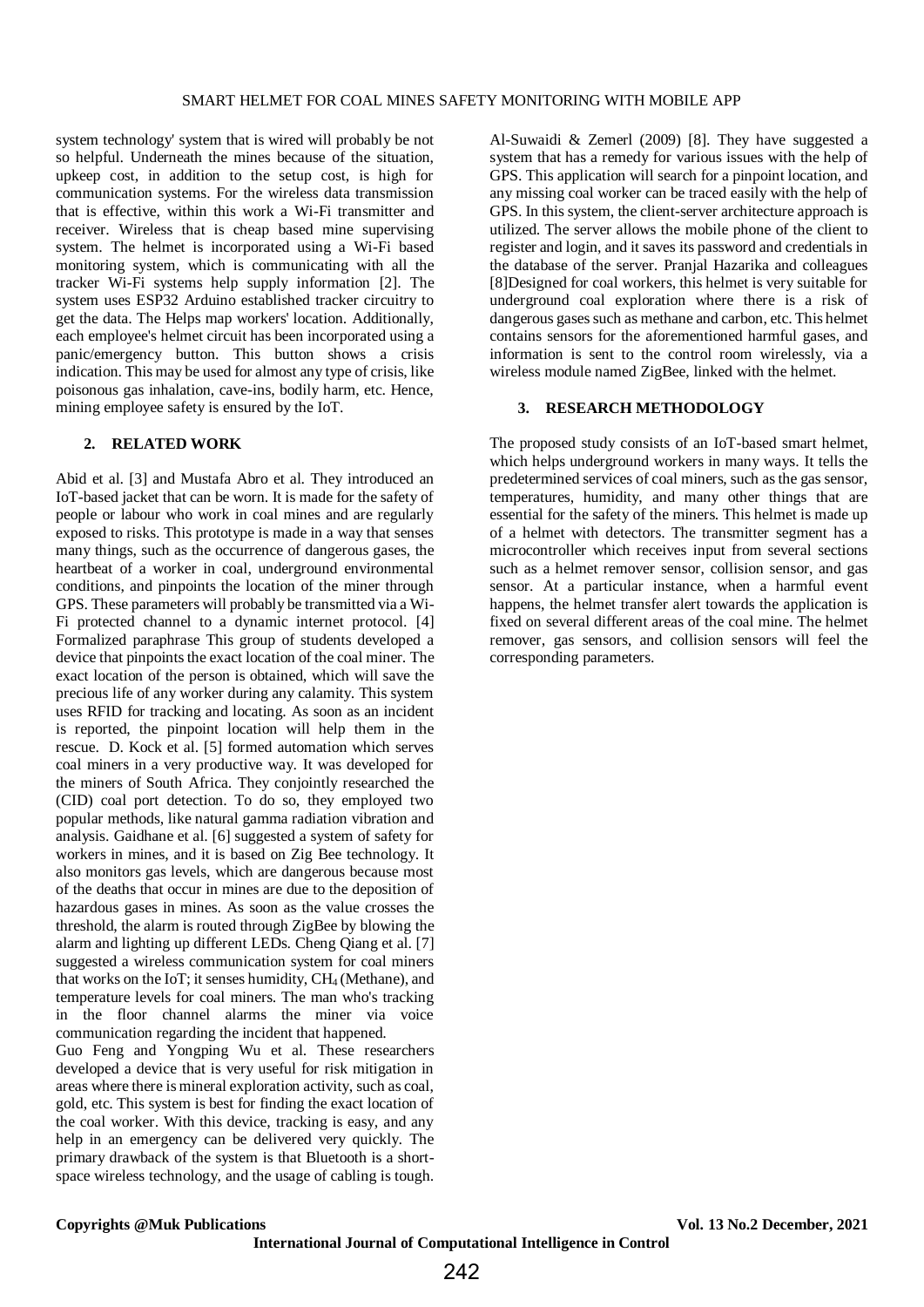

FIGURE 3.1: Flow of Study.

The design specification, as depicted in Figure 3.1, is decided by the project's goal. There are three stages to the project. Begin with the hardware design stage, then the software design stage, and finally the project design testing, tuning, and debugging. The hardware design stages serve as

checkpoints to see if the transducer is right and compatible with the circuit schematic. The transducer is chosen at this stage based on experimental features such as accuracy, precision, measurement factors, and performance under forced situations.



FIGURE 3.2: Hardware & Software Used

**Copyrights @Muk Publications Vol. 13 No.2 December, 2021**

**International Journal of Computational Intelligence in Control**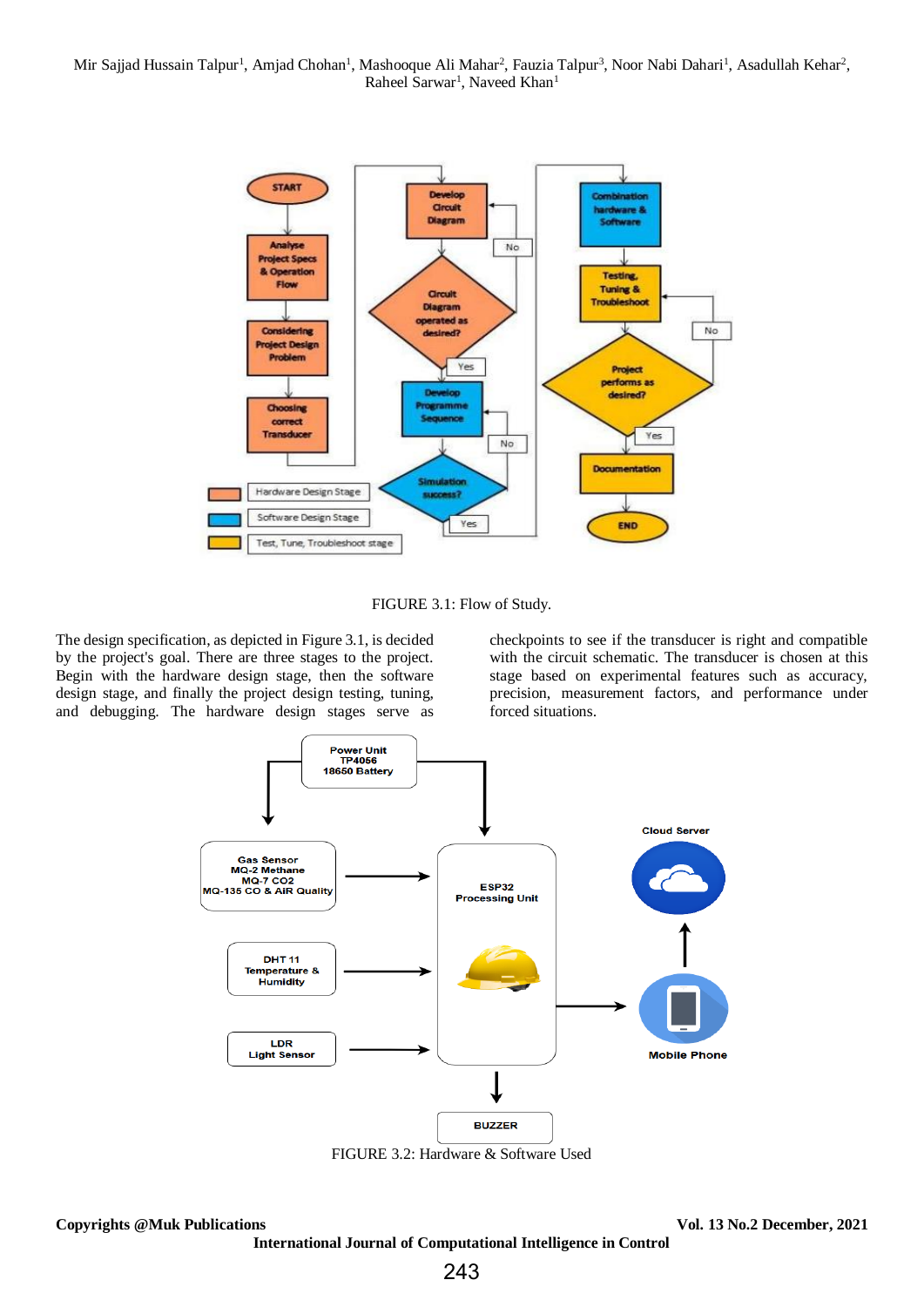The software design stage is created in accordance with the study's operating flow. Sequence programming and interface programming are the two categories in which the software is split. In order to achieve the project's approved goal, both sections must be connected and run at the same time. The

steps of testing, adjusting, and troubleshooting are crucial in the design process. These steps occur after the hardware and software components have been combined. As a result, even a minor design flaw might be time-consuming, requiring retracing back to earlier stages for confirmation.



FIGURE 3.4: Flow of Software Section

**Copyrights @Muk Publications Vol. 13 No.2 December, 2021 International Journal of Computational Intelligence in Control**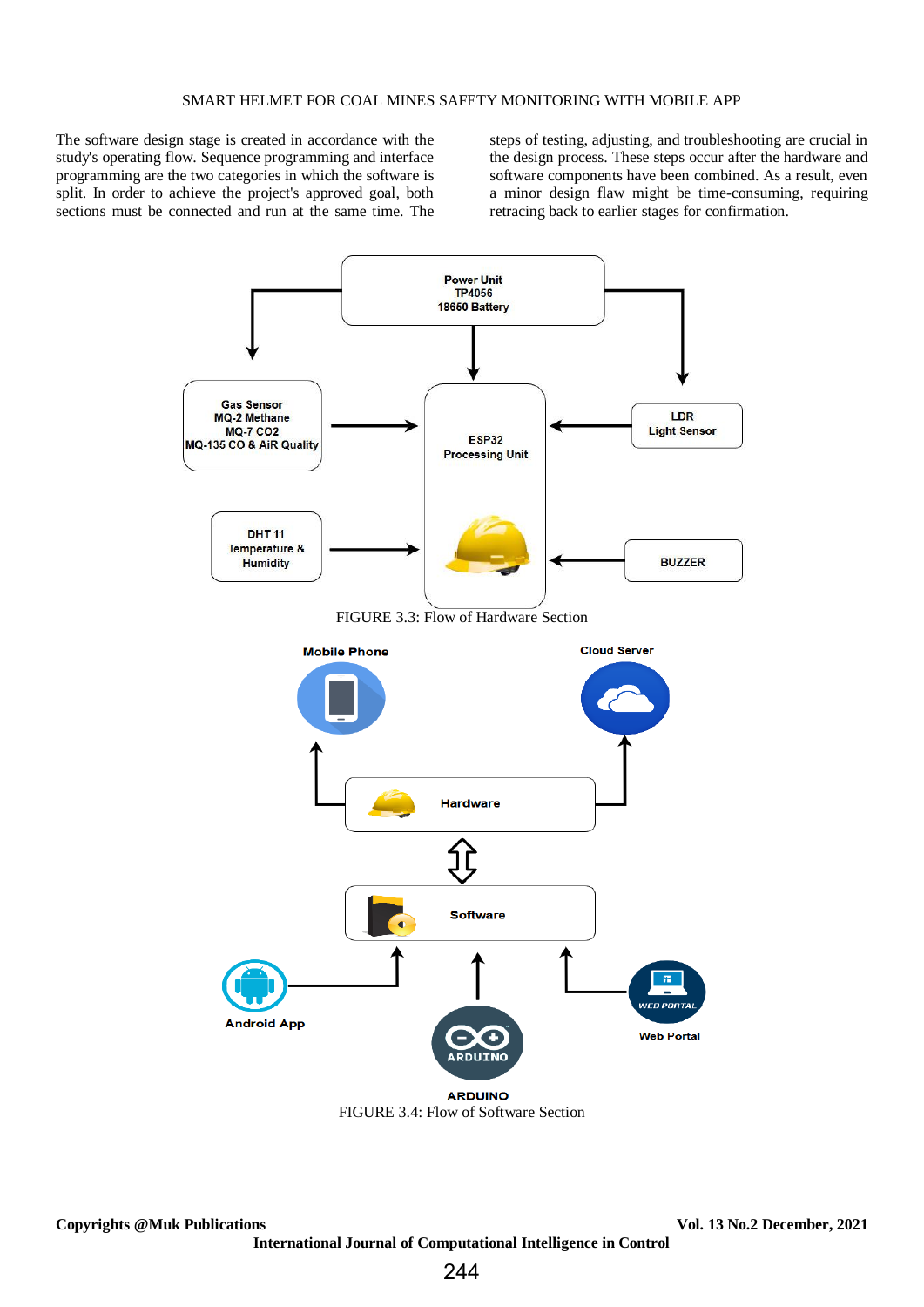# **3.1. CASE STUDIES IN OBJECT ORIENTED & DESIGN**

**I. Case Study no 1: How to Mine Gas Monitoring Dangerous level**



FIGURE 3.5: Mine Gas Monitoring Dangerous level.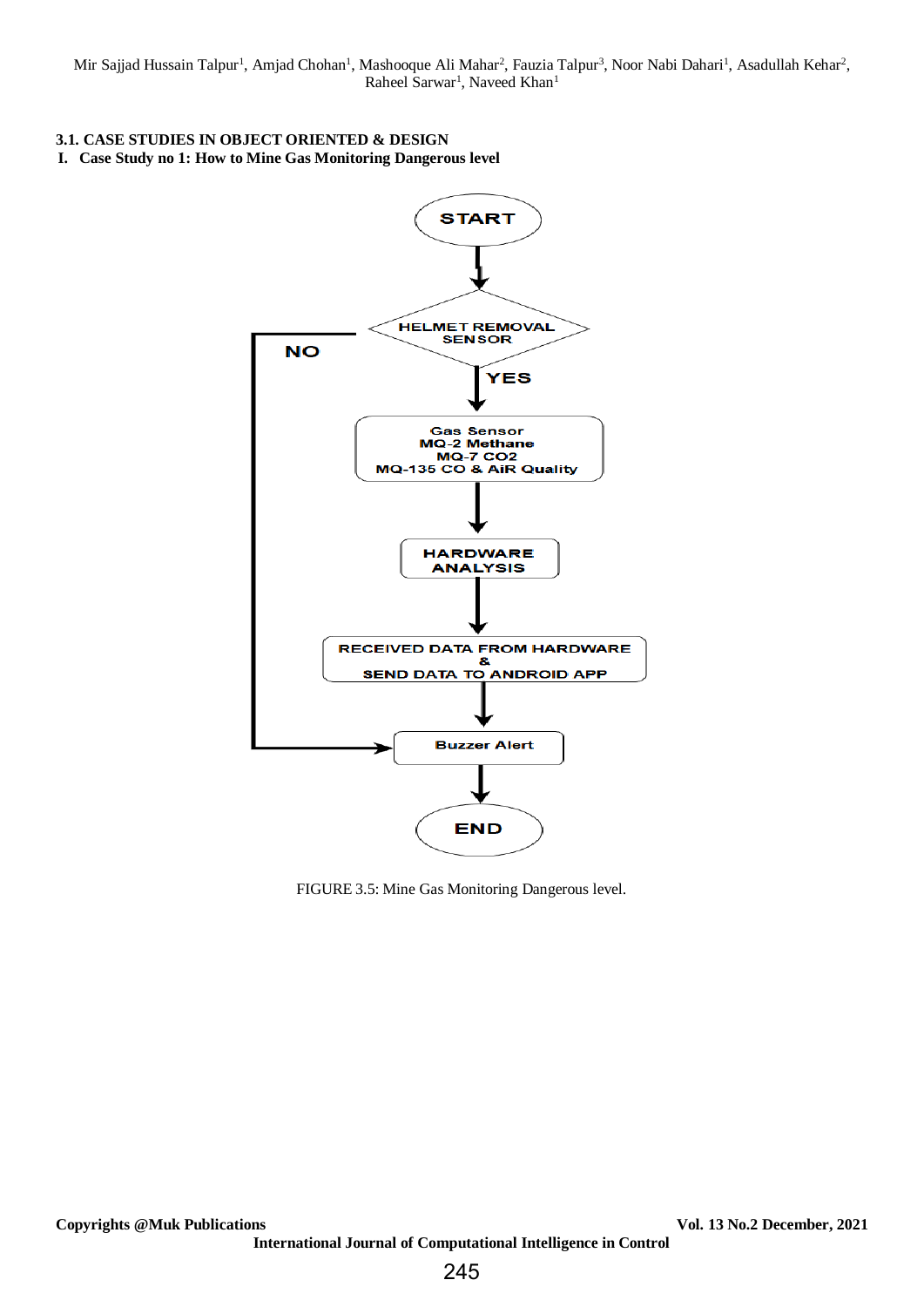**II. Case Study no 2: How to Mine Humidity, Temperature and Light Monitoring**



FIGURE 3.6: Mine Humidity, Temperature and Light Monitoring

**International Journal of Computational Intelligence in Control**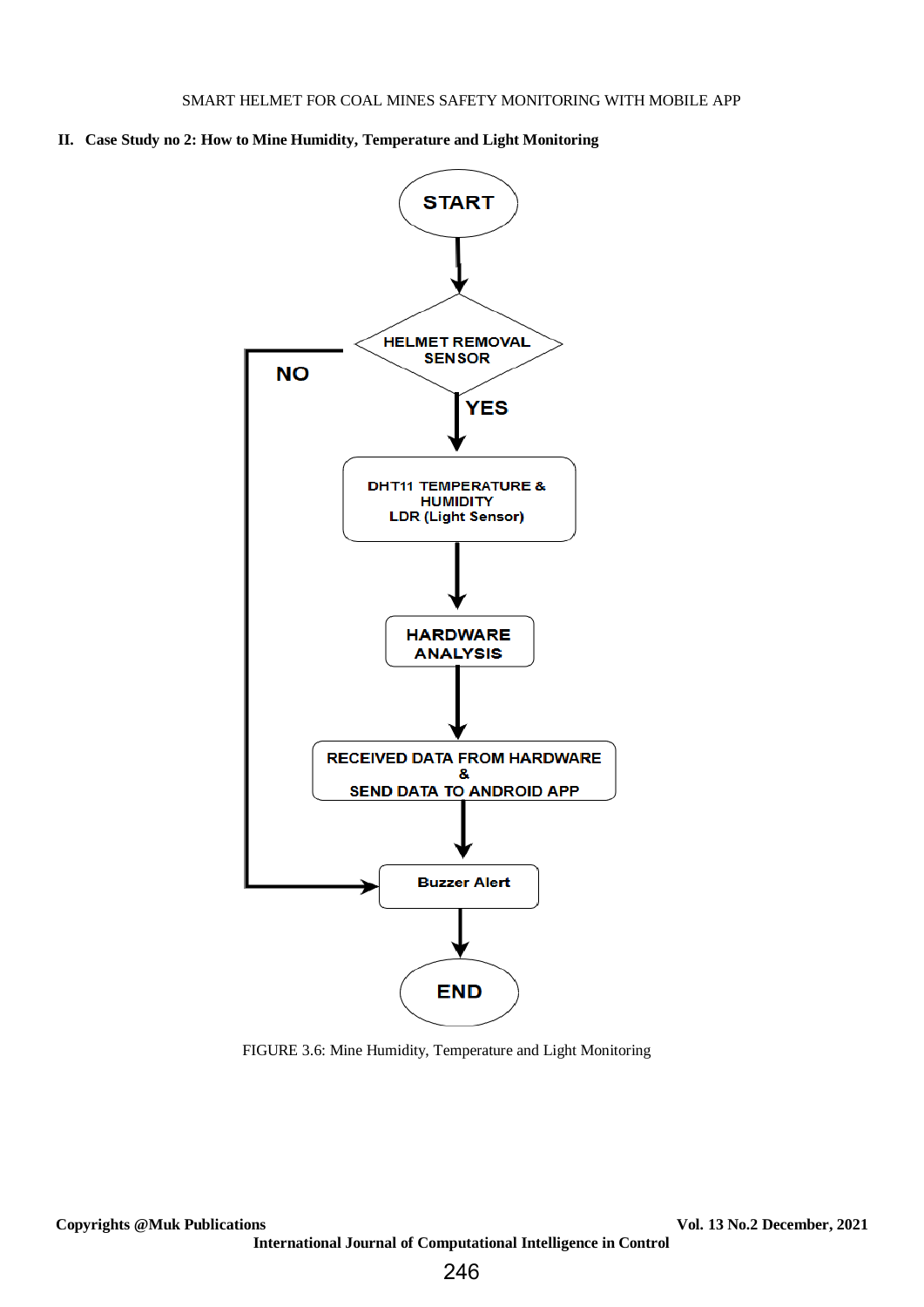## III. **Case Study no 3: Press SOS button System send Location with Internet**



FIGURE 3.7: Press SOS button System send Location with Internet

### **4. EXPERIMENTAL RESULTS & DISCUSSION**

This system connects the Arduino to the computer. To build this system, open-source solutions were provided, and components used in the proposed safety alert system, such as the MQ-2, MQ-7, MQ137 Gas Sensor, ESP32, IR Sensor DHT11, LDR, and others, can be easily connected with the Arduino platform.

**Copyrights @Muk Publications Vol. 13 No.2 December, 2021**

**International Journal of Computational Intelligence in Control**

247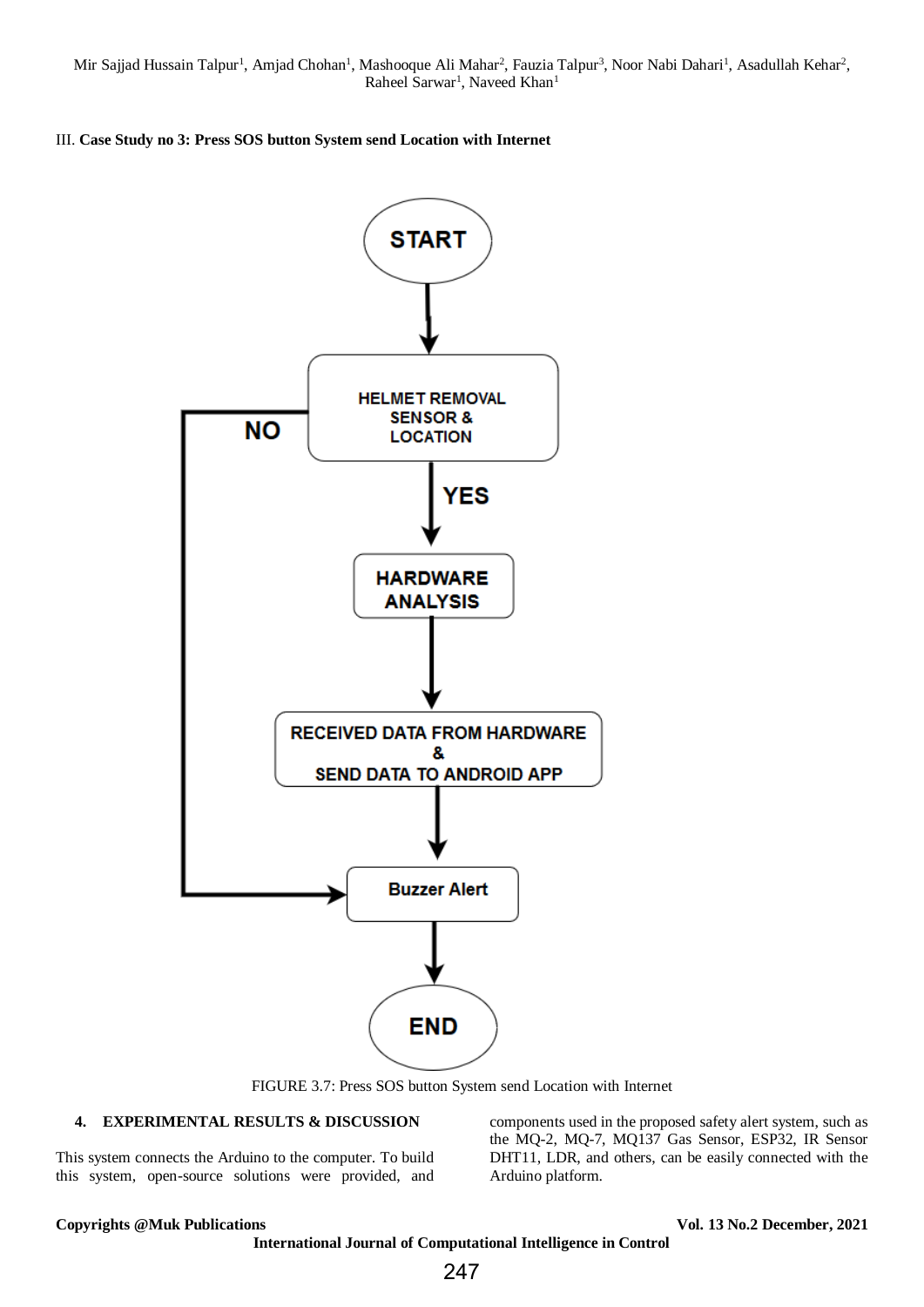# SMART HELMET FOR COAL MINES SAFETY MONITORING WITH MOBILE APP



FIGURE 4.1: Interface Android Application & Software Serial



FIGURE 4.2: Interface Android Application & Software Serial

**Copyrights @Muk Publications Vol. 13 No.2 December, 2021**

**International Journal of Computational Intelligence in Control**

248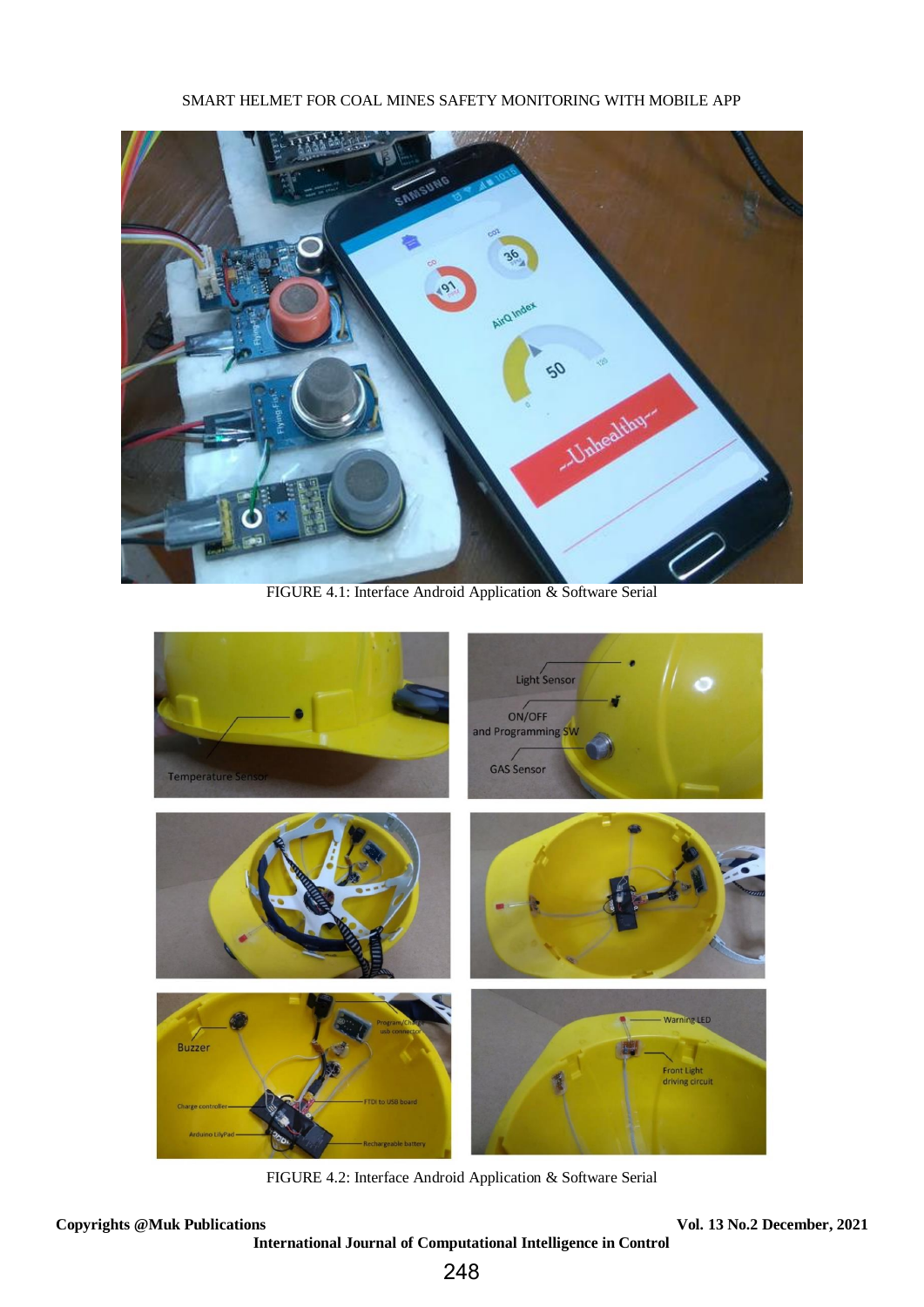#### Smart Helmet Design

The ESP32 has a faster Wi-Fi, a CPU core, more GPIO pins, and Bluetooth low energy capabilities. The ESP32 also has a temperature sensor, touch-sensitive pins, and a hall effect sensor built in. Both boards are very cost-effective. The ESP32 has more pins than the ESP8266, and you can pick whether the pins are UART, SPI, or I2C — all you have to do

is specify this in the code. This is feasible because to the multiplexing feature of the ESP32 processor, which allows various purposes to be assigned to the single pin. If you don't put them on the code, they'll be around the pins that are defined by default, as seen in the diagram below.

| Table 4.1: Specification of ESP32 vs ESP8266 |                                  |                                       |
|----------------------------------------------|----------------------------------|---------------------------------------|
| <b>Specifications</b>                        | <b>ESP8266</b>                   | <b>ESP32</b>                          |
| <b>MCU</b>                                   | Xtensa Single-Core 32-bit L 106  | Xtensa Dual-Core 32-bit LX6 600 DMIPS |
| 802.11 b/g/n Wi-Fi                           | Yes, HT20                        | Yes, HT40                             |
| <b>Bluetooth</b>                             | N/A                              | Bluetooth 4.2 and below               |
| <b>Typical Frequency</b>                     | 80 MHz                           | 160 MHz                               |
| <b>SRAM</b>                                  | 160 kBytes                       | 512 kBytes                            |
| <b>Flash</b>                                 | SPI Flash up to 16 MBytes        | SPI                                   |
| <b>GPIO</b>                                  | 17                               | 36                                    |
| <b>Hardware / Software PWM</b>               | None / 8 Channels                | 1/16 Channels                         |
| <b>SPI/12C/12S/UART</b>                      | 2/1/2/2                          | 4/2/2/2                               |
| <b>ADC</b>                                   | 10-bit                           | 12-bit                                |
| CAN                                          | N/A                              | 1                                     |
| <b>Ethernet MAC Interface</b>                | N/A                              | 1                                     |
| <b>Touch Sensor</b>                          | N/A                              | Yes                                   |
| <b>Temperature Sensor</b>                    | N/A                              | Yes                                   |
| <b>Working Temperature</b>                   | $-40^{\circ}$ C $-125^{\circ}$ C | $-40^{\circ}$ C $-125^{\circ}$ C      |

The MQ2 gas sensor can detect the presence of Hydrogen, LPG, and Propane, as well as Methane and other combustible steam. It is low-cost and suited for a variety of applications. Power is given 5 volts for the smoke sensor. The voltage output by a smoke sensor indicates the presence of smoke. More smoke is produced. To change the sensitivity, a potentiometer is included. Once the air is pure, the SO2 (Sulfur Dioxide) detector is utilized, which has a low conductivity. VCC and GND provide power to the heater from the electricity supply. A variable resistor is included in the circuit. The resistance throughout the pin is determined by the amount of smoke in the sensor's environment. The resistance throughout the pin is determined by the amount of smoke in the sensor's environment. If the content is more, the resistance will be lessened. In addition, the voltage between the sensor and the load resistor is increased. The MQ-7 semiconductor sensor is primarily used for carbon monoxide detection (CO). Tin Dioxide SnO2 (Tin(IV) Oxide) and micro Al2O3 (Aluminum oxide) ceramic tubes make up the MQ-7 gas sensor. A crust has been established between the heater and the electrode. After the sensor has been heated to a higher temperature by 5V, it cleans another gas that has been adsorbed at a lower temperature. The MQ-7 has six pins, four of which are used to bring signals and two of which are used to supply heating current. Sensor module for air quality MQ135 It is a dangerous gas detection element for the family and the environment, and it is ideal for ammonia, Sulphur, aromatic compounds, smoke, benzene vapor, and other gases

harmful gas detection, as well as the evaluation of gassensitive components. Nitrogen oxide, ammonia, benzene, alcohol, carbon dioxide, and smoke are among gases that can be detected by an air quality sensor. It works well in a manufacturing or office setting with a simple drive and monitoring circuit. Infrared sensor, A helmet removal technique based on an infrared ray sensor is used to determine whether or not a mine employee has removed his protective helmet. When an infrared sensor transmits a continuous signal from one end to the other, the sign is blocked, indicating that the miner is wearing a helmet. This DHT11 Temperature and Humidity Sensor is equipped with a condition and moisture sensor, as well as a survey mac cue harvest. It ensures high trustworthiness and attractive global establishment by accepting the fashionable numerical-alarmacquisition routine as well as heat and moisture sensing mechanization. This sensor connects to a high-speed 8-bit microcontroller and comprises a resistive-type steaminess measurement segment and an NTC climate assessment piece, resulting in a completed condition rapid response, antiinterference strength, and cost-effectiveness. When the sensor output exceeds the threshold quantity detected by the sensor, the buzzer will sound. It makes use of a piezoelectric sensor. The Piezo buzzer is a handy sound generator that can be used to provide a sound indicator in digital circuits. It's extensively utilized in digital gadgets as an alarm. A Piezo buzzer is made up of a Piezo disc and an oscillator. A standard Piezo buzzer is powered by 3 to 12 volts DC.

#### **Copyrights @Muk Publications Vol. 13 No.2 December, 2021**

**International Journal of Computational Intelligence in Control**

249